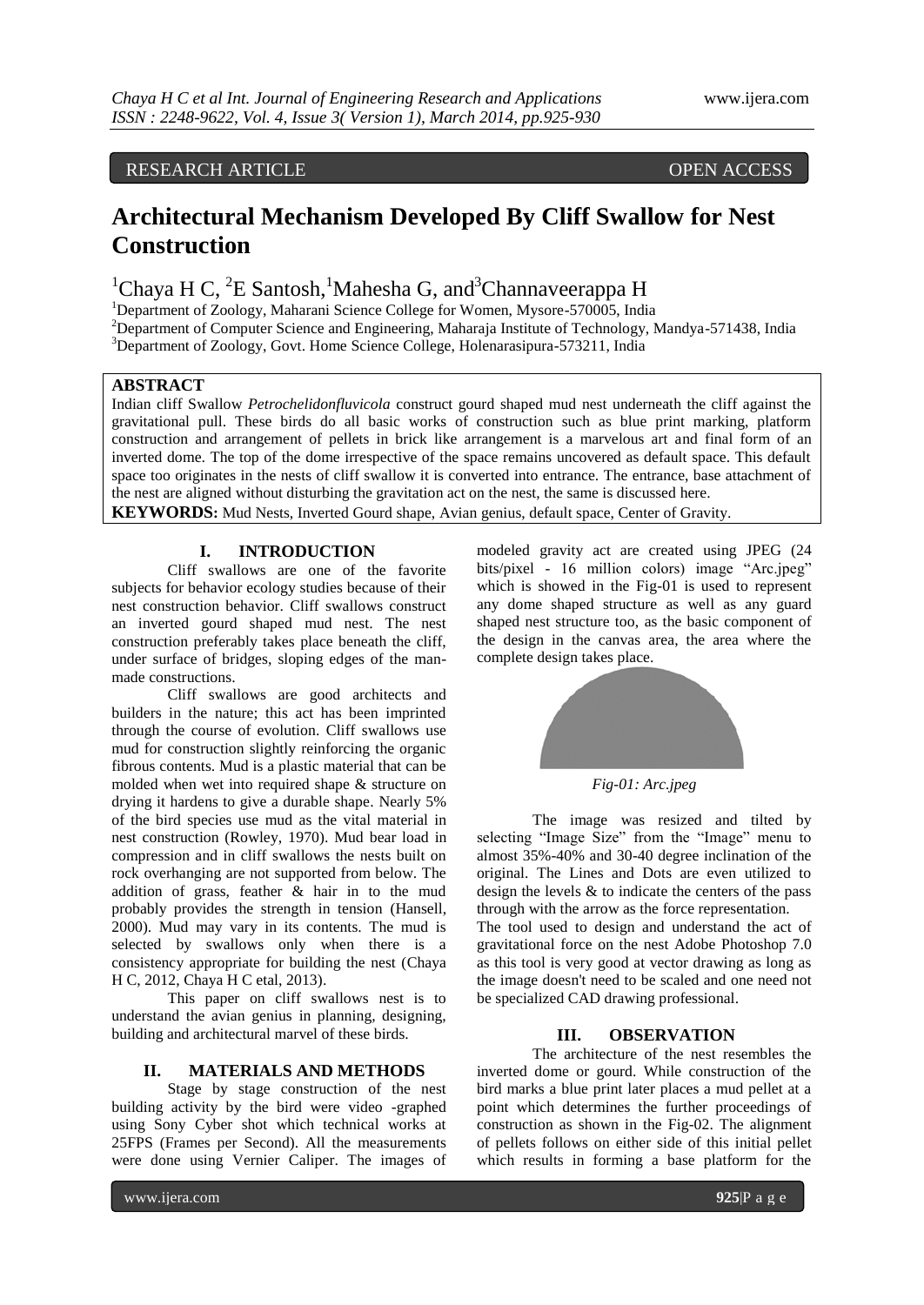construction of rest of the nest. This platform/base is the point through which gravitational pull passes. In Fig-03 it is represented the man made dome resembling roughly the shape of the nest of swallows. The measurements of the nest are noted in the Table-01.



*Fig-02: Initial Marking on Cliff (Blue-Print) and the Base formation as Platform.*



*Fig-03: Comparison of (a) Man-Made dome and (b) Flow & Convergence of Gravitational force on Dome.*

| <b>Factors</b>   | Value (cms)               |             |
|------------------|---------------------------|-------------|
| Depth            | $2.2 - 2.4$               |             |
| Height           | $6.4 - 10.8$              |             |
| Width            | $7.5 - 11.3$              |             |
| <b>Thickness</b> | $1.7 - 2.2$               |             |
| Circumference at | Base layer                | $5 - 5.8$   |
|                  | Between base & middle     | $3.5 - 4.2$ |
|                  | Middle layer              | $2 - 2.4$   |
|                  | Between middle & Entrance | $1.4 - 1.6$ |
|                  | Entrance                  | $1 - 1.1$   |

*Tabe-01: Physical Structure Measurement of Cliff Swallow Nest.*

The placement of initial pellet describes the future course of construction including the positioning of nest entrance or base platform. After initiation the construction process continues by subsequent arrangement of pellets till an arch on the

lower part of circle is produced. Pellet by pellet arrangement is done as mason workers do by the bird, involved in Construction. The attainment of shape of the nest is represented as in the form shown in Fig-04.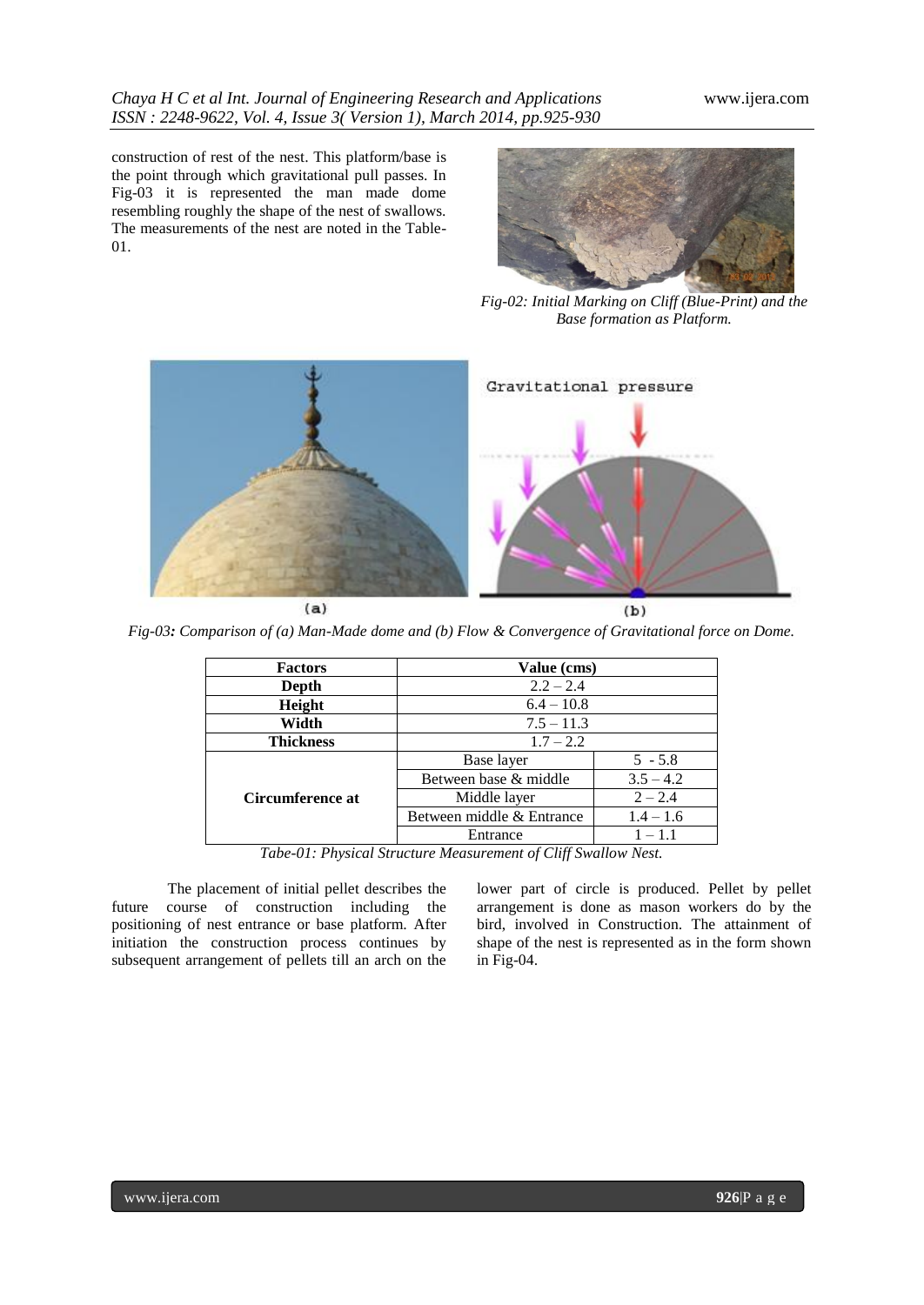

*Fig-04: Graphics (a- f) showing different stages of pellet arrangements.*

The dome has a radial coordinate r inscribed on its surface and is rotationally symmetric about the origin r=0, which is also the highest point of the dome. The shape of the dome is given by specifying h, how far the dome surface lies below this highest point, as a function of the radial coordinate in the surface, r. For simplicity of the mathematics, we shall set h =  $(2/3g)r^{3/2}$ . The gravitational force can only accelerate the mass along the surface. At any point, the magnitude of the gravitational force tangential to the surface is  $F = d(gh)/dr = r^{1/2}$  and is directed radically outward. There is no tangential force at  $r =$ 0. That is, on the surface the mass experiences a net outward directed force field of magnitude  $r^{1/2}$  (John D. Norton, 2005). These concepts gives a clear idea about how the dome upholds the gravitational force with the equal radius all around the surface and center of circle acting as Center of Gravity in dome's.

#### **IV. DISCUSSION**

Indian cliff swallows are good animal builders. Often the animal builders are cited as ecosystem engineers because of their ability to modify the biodiversity around by their presence. Many of the builders are considered to be model species for analyses of the niche construction and ecological variations. The mud nest building birds belonging to the family *Hirundinae* are interesting among the animal builders. The cliff swallows mud nests are inverted retort like or gourd shaped that represent the model of inverted domes on earth

inverted dome construction by human is not yet possible but these birds even before the emergence of human beings have practiced such a type of nest building.

The cliff swallows are good designers, architects and builders for the reason these birds apply their behavior to materials to bring out the structures. These birds mark the blue print by using their beak to initiate the work. These birds have no specialized structures to build but use only the beak. On the mark first pellet laid decides the course of constructions as shown in Fig-02 which have been dealt in detail (Chaya H C 2012).Dome is a type of shell structure which is hemispherical in shape mainly used as roof structure where its technique is based upon transmitting load more than 2 directions to support all types of force without bending or twisting. Dome is constructed of stones, concrete & brick usually supported on circular or regular polygon shaped walls. Every dome should have certain height & diameter ratio and can be constructed with or without lanterns.

In the construction of domes it has been well known that, it is the construction strategy where the dome is made to be upheld without the use of centering during construction or beam to with hold the pressure as design of construction. In dome all the force or pressure is resolved into compressive stresses. Usually while discussing about the dome and its types, all the domes types has a base structure of semi-circle. Hence the study will be focused on the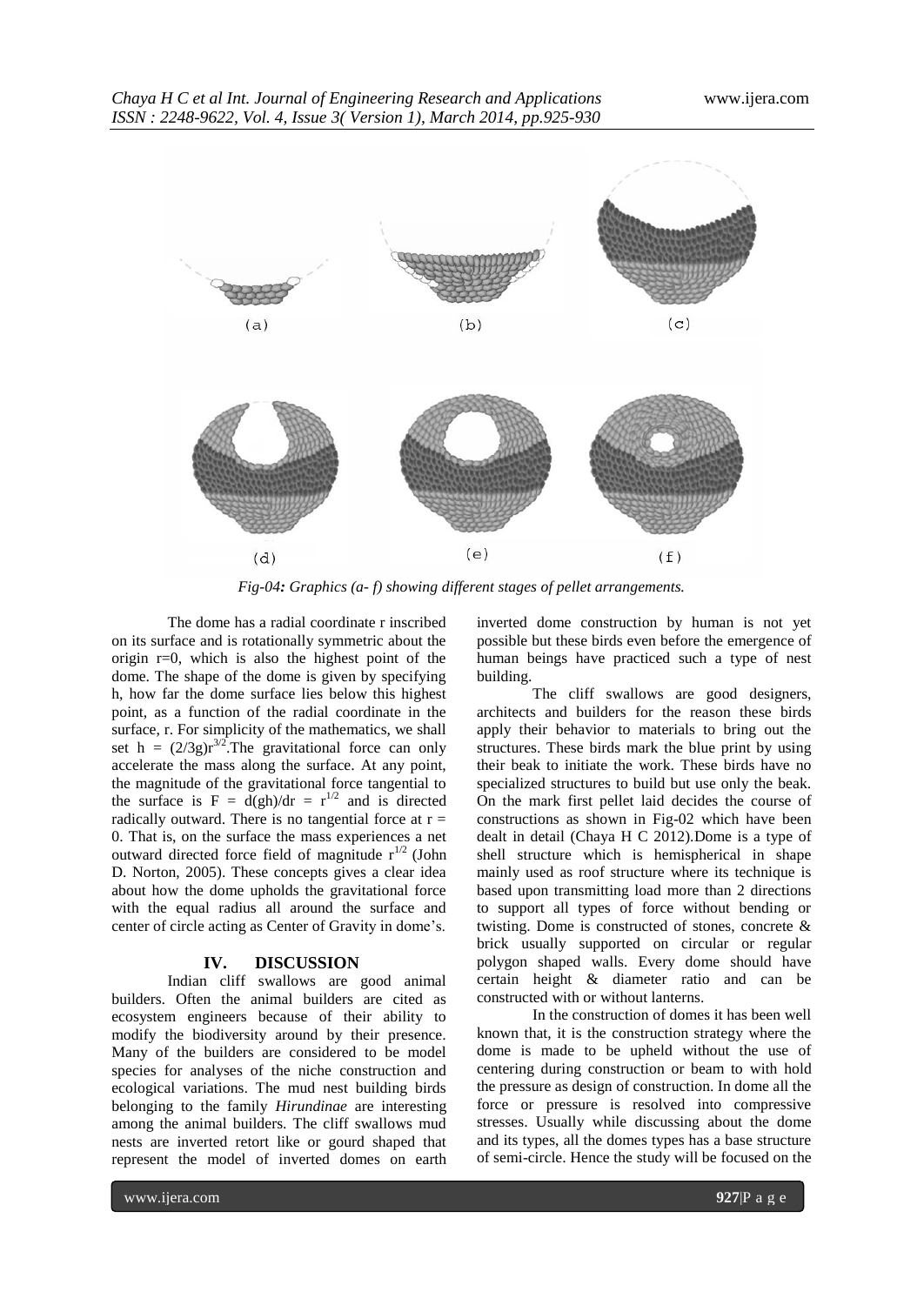load share of dome due to gravitationally force which results in non-collapse. In Domes and Arcs construction uses the technique called center of gravity to nullify the effect of pressure on the surface of domes & arcs as shown in Fig-03.

As shown in the Fig-03 we have a building with the dome constructed with the opening at top but covered using addition key stone structure as an alternative to the keystone. The Fig-03also reveals how the gravitational force acts on the dome and the convergence of gravitational force to nullify the gravity effect.

The gravitational force is always downwards towards the earth which results in fall of objects towards earth until it rests on a base or a surface to nullify the effect of gravitational pressure. Hence center of gravity plays a major role to sustain the

gravitational force. In an arc or dome construction the center of gravity is at the point of radius from any point on the surface of the arc or dome. Hence engineers need to maintain a common or constant radius from an imaginary or referential center point to any point on the surface. As the gravitational force flows downwards it is always true in the case of dome that all the gravitational force and pressure converges at center of gravity which results in nullifying the gravity and sustain of the dome or arc at its place without subjecting itself to bend or break. Construction mechanism of Cliff Swallow Nests, also heavily resembles the arc-shaped dome which overhangs to the surface of cliff. In the construction of nest the arc is placed in a tilted manner so that the base of arc is inclined to the surface of cliff as show in the Fig-05.



*Fig-05: Comparison of (a) Cliff Swallow Nest and (b) Tilted arc like Dome.*

Here the arc is made to be hanged to the cliff surface in Fig-05 as to replicate the construction of cliff swallow nests. In the dome usually the keystone space (default opening) appears to be at the top-most tip of the arc as it is impossible to cover the arc completely with use of constant sized bricks or pellets. The default opening also exists in the Cliff Swallow arc-like dome nest construction almost at the top of the nest which it is used as an opening for entrance. The entrance is constructed like a tube structure to complete the construction of nest. The representation of this default opening dome and the conical-tube like entrance structure at the default opening in the nest can be seen in the Fig-06



*Fig-06: Default openings in Arc-shaped dome and cliff swallow nest.*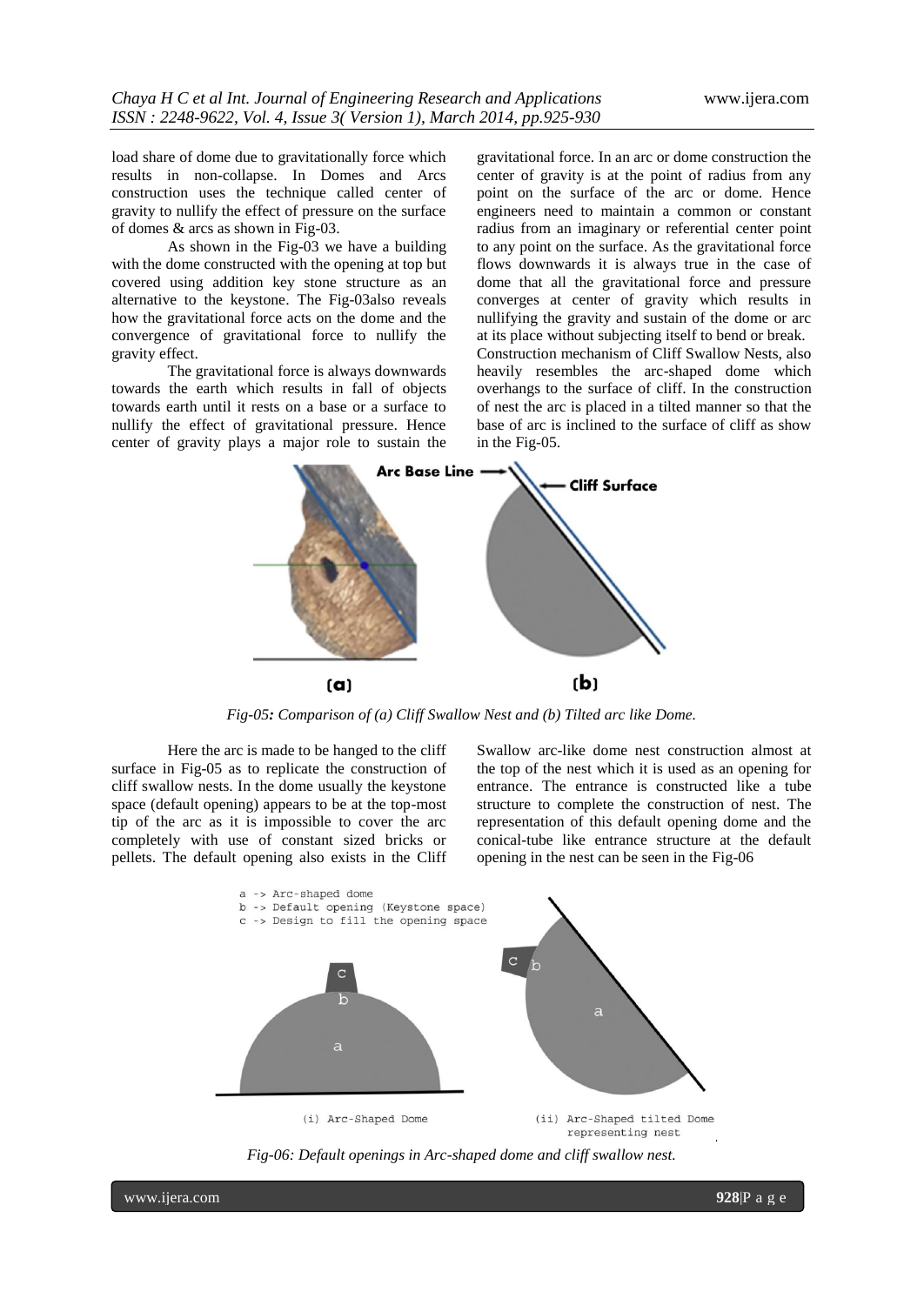When the concept of base or base line is in discussion it is a known fact that the base of an object should be always be parallel to the ground surface, in turn a base surface which is the major platform for any object or even to the nest to nullify the gravitational pull. So as to continue the discussion we need to shift the arc base line in such a way that it needs to be parallel to the ground level and the bottom most tip of the arc or nest as shown in the Fig-07.



*Fig-07: Shift of Arc Base Line to be in parallel with the Ground Level.*

By this interpretation of observation and the gravitational facts the study reveals that a dome has one center of gravity where as the Cliff Swallow's nest or tilted arc has two points of distributed gravity

one at the center of the arc (COG1) and other at the contact point of arc bottom-most tip, the base line and the vertical line from the center of arc (COG2) as shown in the Fig-08.



*Fig-08: Showing Positions of Center of Gravities which is observed in nests.*

This key technique of distributing the gravitational pull over two points has made the Nest to be hanged over the Cliff area without down fall or collapse. The pull pressure on the surface of nest above the Center line converges at COG1 and the pull pressure on the surface of nest below the Center Line and as well as the pressure of COG1 converges at COG2 as shown in the Fig-09.



*Fig-09: Flow and Pull of gravitational force on (a) Tilted Dome and (b) Nest through COG's.*

www.ijera.com **929**|P a g e